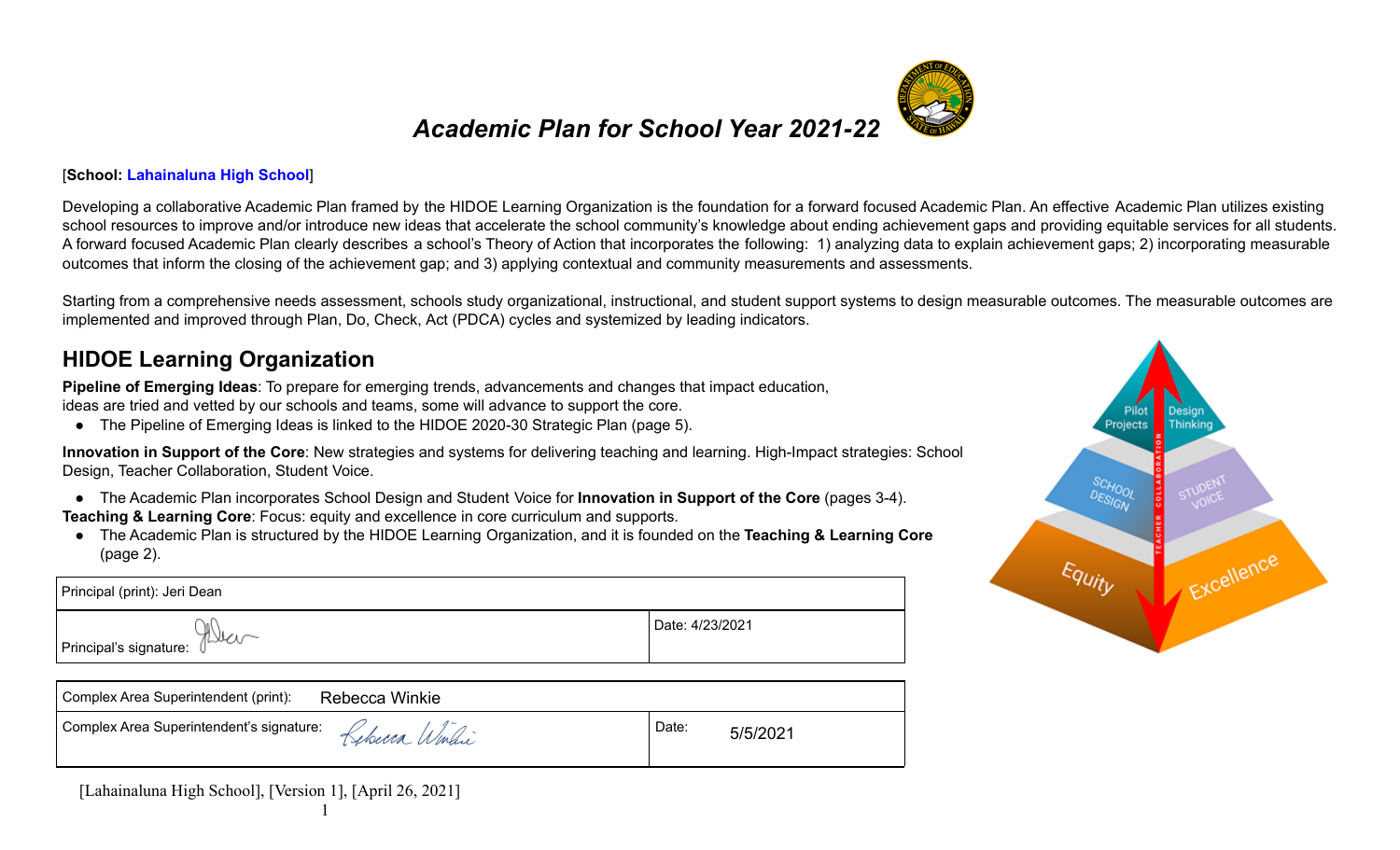

# **Teaching & Learning Core: Equity and Excellence**

In order to address equity, list the targeted subgroup(s) and their identified needs. Specifying enabling [activities](https://docs.google.com/document/d/1_CBCCCUPTqpr2sEeh1fQ9EUVupyhBBZlYUdzcm9zCw0/edit) in the academic plan should address identified subgroup(s) and their needs.

| <b>Achievement Gap</b>                                                                                                                                                                                                                                                                                                                             |                         |          | <b>Theory of Action</b>                                                                                                                                                                                                                                                                                                        | <b>Enabling Activity</b>                                                                                                                                                                                                                                               |  |
|----------------------------------------------------------------------------------------------------------------------------------------------------------------------------------------------------------------------------------------------------------------------------------------------------------------------------------------------------|-------------------------|----------|--------------------------------------------------------------------------------------------------------------------------------------------------------------------------------------------------------------------------------------------------------------------------------------------------------------------------------|------------------------------------------------------------------------------------------------------------------------------------------------------------------------------------------------------------------------------------------------------------------------|--|
| Identify and describe an achievement gap including but not limited<br>to Special Education or English Learners or any other sub group.<br>The description must be gathered from a comprehensive needs<br>assessment (CNA), such as Title I CNA, WASC Self Study,<br>International Baccalaureate, and may include additional local<br>measurements. |                         |          | What is your Theory of Action (if-then) to improve the<br>achievement gap?<br>If we create a structure that is driven by data to increase the<br>support for our students through response to intervention,<br>social-emotional learning, project based learning, dual<br>credits, industry recognized credentials and various | What are your <b>Enabling Activities</b> to improve the achievement<br>gap?<br>Students will experience Project Based Learning.<br>All students should experience a rigorous and<br>well-rounded standards-based education that covers<br>a variety of academic areas. |  |
|                                                                                                                                                                                                                                                                                                                                                    | <b>Strive HI Scores</b> |          | alternative settings, then our achievement gap, and overall                                                                                                                                                                                                                                                                    |                                                                                                                                                                                                                                                                        |  |
|                                                                                                                                                                                                                                                                                                                                                    | SY 17-18                | SY018-19 | academic achievement at Lahainaluna will improve.                                                                                                                                                                                                                                                                              | Department Team periods embedded in the school<br>$\bullet$<br>day will be used to improve data analysis of student                                                                                                                                                    |  |
| <b>ELA</b>                                                                                                                                                                                                                                                                                                                                         | 36%                     | 40%      |                                                                                                                                                                                                                                                                                                                                | work to drive instructional practices and meet<br>individual student needs. Focus: Scope/Sequence,                                                                                                                                                                     |  |
| Math                                                                                                                                                                                                                                                                                                                                               | 18%                     | 18%      |                                                                                                                                                                                                                                                                                                                                | <b>RTI</b>                                                                                                                                                                                                                                                             |  |
| Science                                                                                                                                                                                                                                                                                                                                            | 16%                     | 21%      |                                                                                                                                                                                                                                                                                                                                | Continue to strengthen our Freshmen House and                                                                                                                                                                                                                          |  |
| Achievement Gap                                                                                                                                                                                                                                                                                                                                    |                         |          |                                                                                                                                                                                                                                                                                                                                | Alternative Learning Settings' foundation<br>(Alternative Learning Center, Special Motivation,<br>Online Dual Credit, and Advanced placement                                                                                                                           |  |
|                                                                                                                                                                                                                                                                                                                                                    | SY 17-18                | SY 18-19 |                                                                                                                                                                                                                                                                                                                                | courses).                                                                                                                                                                                                                                                              |  |
| <b>ELA</b>                                                                                                                                                                                                                                                                                                                                         | 26                      | 25       |                                                                                                                                                                                                                                                                                                                                | School Design - Structural organization of block<br>$\bullet$<br>instructional model, community partnerships and                                                                                                                                                       |  |
| Math                                                                                                                                                                                                                                                                                                                                               | 15                      | 18       |                                                                                                                                                                                                                                                                                                                                | funding for Liberal Arts Associate's Degree and<br>Industry Recognized Credentials.                                                                                                                                                                                    |  |
|                                                                                                                                                                                                                                                                                                                                                    |                         |          |                                                                                                                                                                                                                                                                                                                                |                                                                                                                                                                                                                                                                        |  |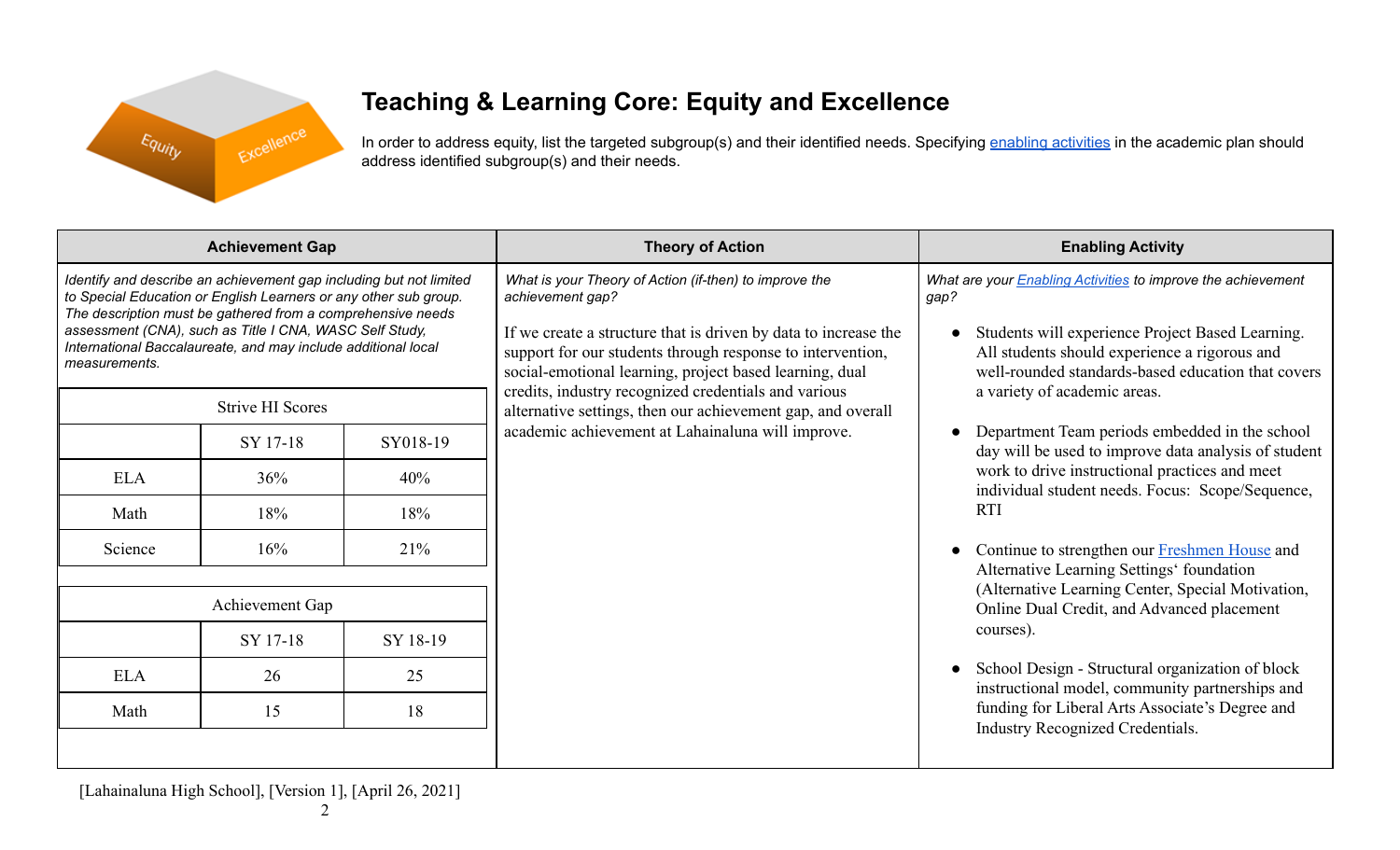| Based on the Strive HI report which is integral to Lahainaluna<br>High School's WASC report, an identifiable achievement gap is<br>found in the scoring abilities of the non-high need students,<br>which is 25% in Math as compared to the high need students,<br>which is 7%. The resulting achievement gap is 18 points<br>between both groups.                                                                                                                 |  |
|--------------------------------------------------------------------------------------------------------------------------------------------------------------------------------------------------------------------------------------------------------------------------------------------------------------------------------------------------------------------------------------------------------------------------------------------------------------------|--|
| In addition to Math, an achievement gap is also found in the<br>scoring abilities of the non-high need students, which is 50% in<br>Language Arts as compared to the high need students, which is<br>25%. The resulting achievement gap is 25 points between both<br>groups. The report categorizes the high need students as a<br>composite group that includes English Language Learners<br>(ELL), Special Education and Economically Disadvantaged<br>Students. |  |



#### **Innovation in Support of the Core: School Design and Student Voice**

Describe here your complex/school contexts for School Design and Student Voice. Describe here your current and continuing initiatives that will further advance your 2020-21 School Design and Student Voice. Describe here your Conditions for Success for School Design and Student Voice

**SY 2020-21** [Measurable](https://docs.google.com/document/d/1ZUJS1Zd6kueCzag9Ja-rDCrDVyaJFBmV-dJgk6fY1X8/edit) Outcomes **SY 2021-22** [Measurable](https://docs.google.com/document/d/1ZUJS1Zd6kueCzag9Ja-rDCrDVyaJFBmV-dJgk6fY1X8/edit) Outcomes **SY 2022-23** [Measurable](https://docs.google.com/document/d/1ZUJS1Zd6kueCzag9Ja-rDCrDVyaJFBmV-dJgk6fY1X8/edit) Outcomes *What are your [Measurable](https://docs.google.com/document/d/1ZUJS1Zd6kueCzag9Ja-rDCrDVyaJFBmV-dJgk6fY1X8) Outcomes around School Design and Student Voice? What are you designing? What are your [Measurable](https://docs.google.com/document/d/1ZUJS1Zd6kueCzag9Ja-rDCrDVyaJFBmV-dJgk6fY1X8) Outcomes around School Design and Student Voice? What are you designing? What are your [Measurable](https://docs.google.com/document/d/1ZUJS1Zd6kueCzag9Ja-rDCrDVyaJFBmV-dJgk6fY1X8) Outcomes around School Design and Student Voice? What are you designing?*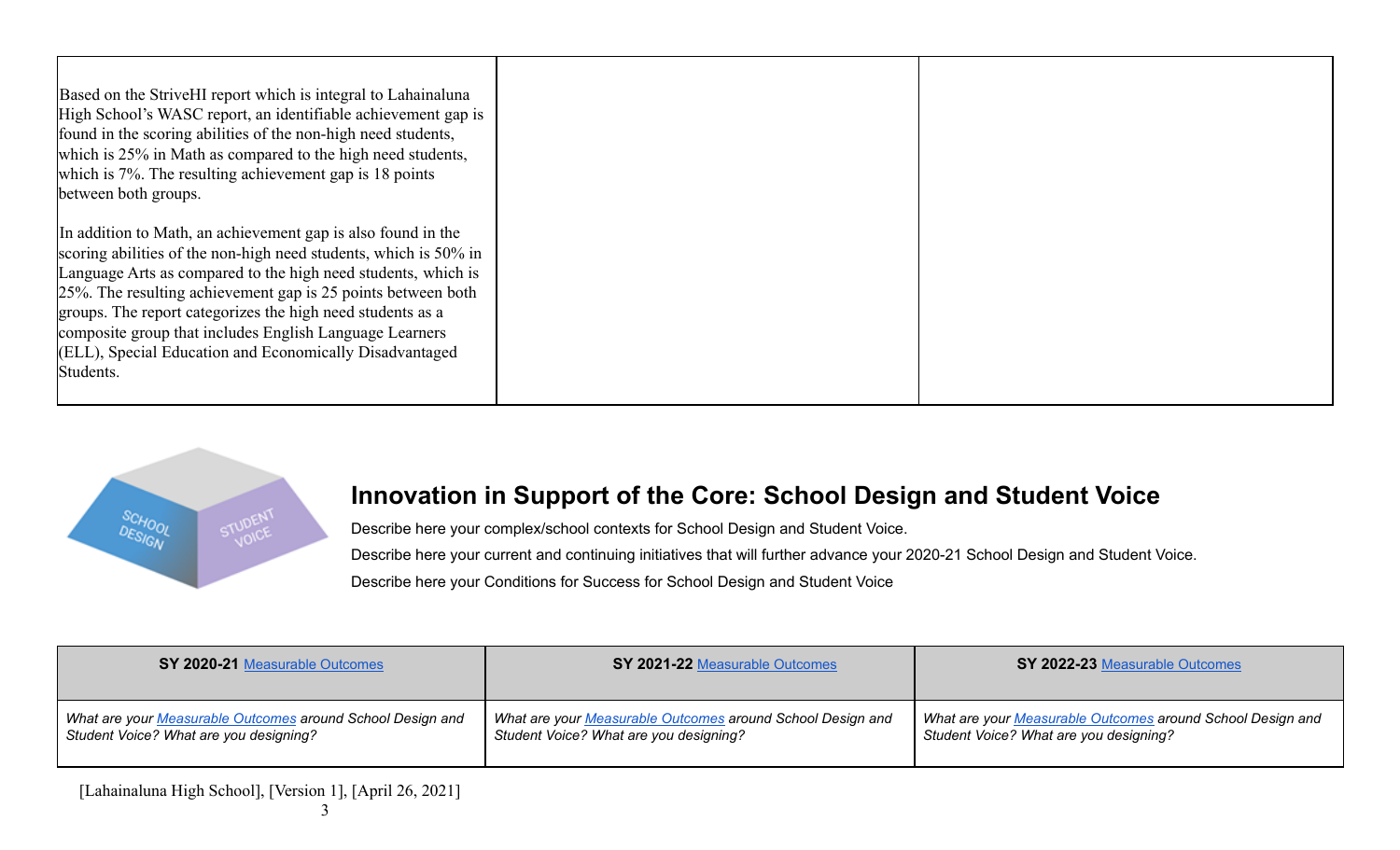| Outcomes:<br>• 5% increase in Language Arts (meets growth trend in<br>Strive HI)<br>3% increase in Math<br>6% increase in Inclusion Rate<br>Design Examples:<br><b>Collaboration Teams</b><br><b>Department Teams</b><br>School Wide Accreditation Team (SWAT)<br>4. Alternative learning settings                                                                                                                                                                                                                                             | Outcomes:<br>Increase proficiency rate (meets growth trend in Strive HI)<br>5% increase in Language Arts - current 40%<br>3% increase in Math - current 18%<br>3% increase in Science - current 21%<br>Involve all stakeholders with the revision of our school<br>Design and Bell Schedule. Staff will be able to connect the<br>School Design to the school's outcomes. | To be determined based on WASC SY2022 visit, data and<br>2030 Promise plan. |
|------------------------------------------------------------------------------------------------------------------------------------------------------------------------------------------------------------------------------------------------------------------------------------------------------------------------------------------------------------------------------------------------------------------------------------------------------------------------------------------------------------------------------------------------|---------------------------------------------------------------------------------------------------------------------------------------------------------------------------------------------------------------------------------------------------------------------------------------------------------------------------------------------------------------------------|-----------------------------------------------------------------------------|
| Why are you implementing them?                                                                                                                                                                                                                                                                                                                                                                                                                                                                                                                 | Why are you implementing them?                                                                                                                                                                                                                                                                                                                                            | Why are you implementing them?                                              |
| Collaboration Teams: The collaboration teams at<br>Lahainaluna will consist of teachers of different disciplines<br>who will work together to address various Schoolwide and<br>State initiatives like the DOE 5 promises (equity,<br>empowerment, innovation, school design, and<br>Hawaii), Senior Project, Graduation, Freshmen House, and<br>SPED. Including teachers from various disciplines allows us<br>to ensure that we are capturing all voices and ideas when<br>making decisions that will affect our entire school<br>community. | Lahainaluna High School strives to provide all students with<br>the knowledge and principles necessary to maximize their<br>potential as learners. The school pledges to support our<br>students' academic achievement as well as maintaining the<br>rich traditions and heritage that is Lahainaluna.                                                                    | To be determined based on WASC SY2022 visit, data and<br>2030 Promise plan. |
| Department Teams: The department teams consist of<br>teachers that teach within the same content or program<br>(Math, English, Social Studies, Science, CTE,<br>WL/ART/PE/MUSIC) will meet 3-4 times per week. During<br>these times departments will work to create a scope and<br>sequence and a structure to provide students with RTI, which<br>will include common formative assessments and data driven<br>instruction.                                                                                                                  |                                                                                                                                                                                                                                                                                                                                                                           |                                                                             |
| <b>WASC</b> School Wide Accreditation Team (SWATs) are teams<br>with a school-wide academic, operational, climate or cultural                                                                                                                                                                                                                                                                                                                                                                                                                  |                                                                                                                                                                                                                                                                                                                                                                           |                                                                             |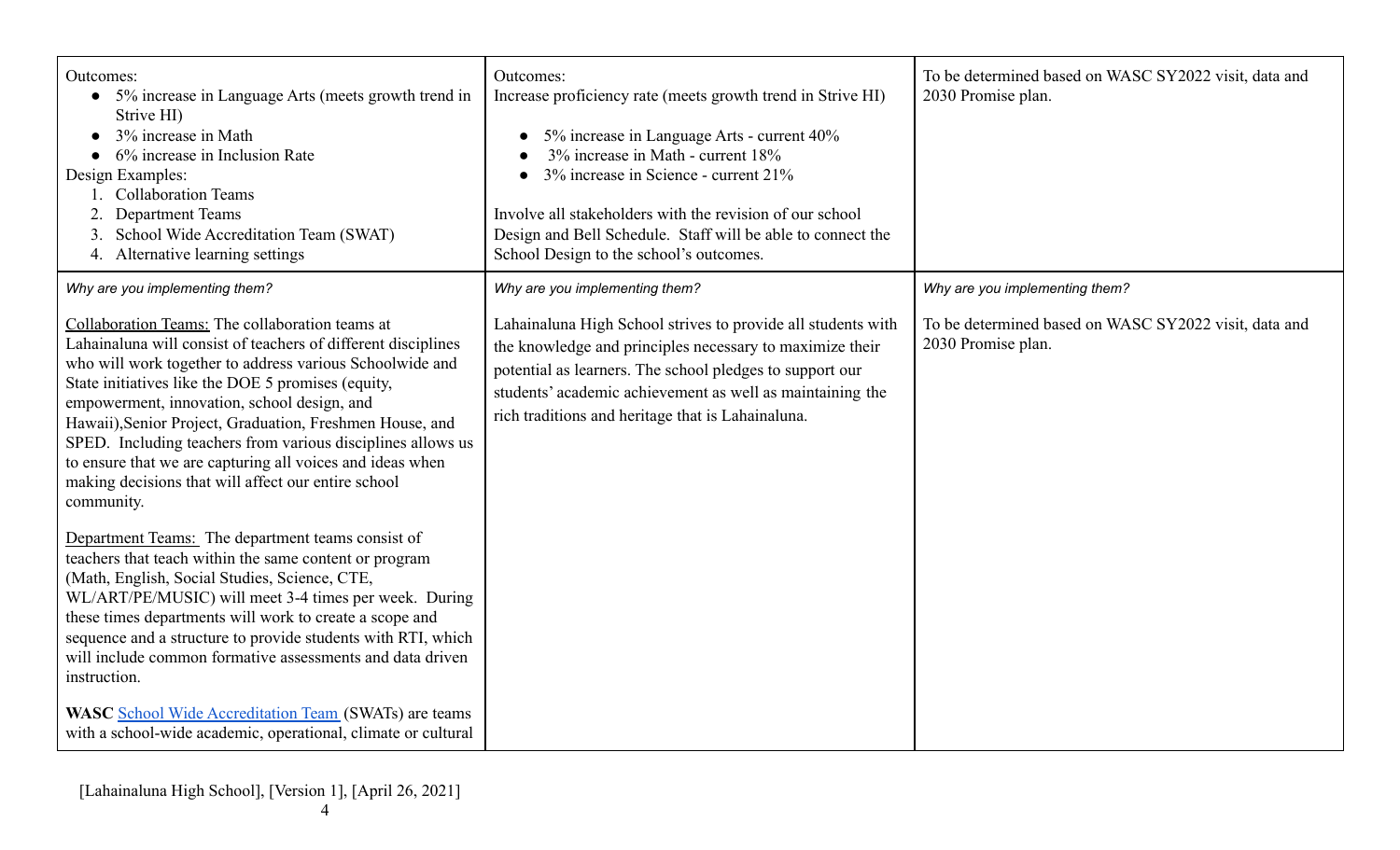| focus. They serve several purposes including data analysis,<br>academic plan action items and distributed leadership. Each<br>SWAT team consists of both certificated and classified<br>employees, as well as students, parents and community<br>members. This is necessary as we prepare for our WASC<br>visit in SY 21/22                                                                                                                                                                                                                                                                                                                                                                                                                                                                                                                                                                                                                      |            |                                                         |          |          |                                                           |
|--------------------------------------------------------------------------------------------------------------------------------------------------------------------------------------------------------------------------------------------------------------------------------------------------------------------------------------------------------------------------------------------------------------------------------------------------------------------------------------------------------------------------------------------------------------------------------------------------------------------------------------------------------------------------------------------------------------------------------------------------------------------------------------------------------------------------------------------------------------------------------------------------------------------------------------------------|------------|---------------------------------------------------------|----------|----------|-----------------------------------------------------------|
| Alternative Learning Setting: At Lahainaluna, we support<br>our students by offering various types of learning settings to<br>address the needs of our students ranging from high-risk to<br>advanced students. We have created twoFreshmanHouses to<br>support our 9th grade students as they enter high school. The<br>Freshman Houses provides a foundation of skills and<br>relationships that will help our 9th graders succeed<br>throughout their years at LHS. Our ALC and Special<br>Motivation programs provide an alternative setting for<br>success for our high risk students. These programs allow<br>students alternative options toward earning high school<br>credits using a work-study approach. Lastly, to support our<br>advanced students we offer both Advanced Placement and<br>Dual Credit courses that will help our students prepare for<br>college level courses as well as earn college and high school<br>credits. |            |                                                         |          |          |                                                           |
| How will you know that they are causing an improvement?                                                                                                                                                                                                                                                                                                                                                                                                                                                                                                                                                                                                                                                                                                                                                                                                                                                                                          |            | How will you know that they are causing an improvement? |          |          | How will you know that they are causing an improvement?   |
| Throughout the year we will track student course marks, as                                                                                                                                                                                                                                                                                                                                                                                                                                                                                                                                                                                                                                                                                                                                                                                                                                                                                       |            |                                                         |          |          | To be determined based on the WASC SY2022 visit, data and |
| well as the CFA data to monitor if students are showing<br>improvement.                                                                                                                                                                                                                                                                                                                                                                                                                                                                                                                                                                                                                                                                                                                                                                                                                                                                          |            | <b>Strive HI Scores</b>                                 |          |          | 2030 Promise plan.                                        |
| We will also use SBA scores, 9th grade promotion rate, dual                                                                                                                                                                                                                                                                                                                                                                                                                                                                                                                                                                                                                                                                                                                                                                                                                                                                                      |            | SY 18-19                                                | SY 20-21 | SY 21-22 |                                                           |
| credit, Industry Recognized Credentials and achievement gap                                                                                                                                                                                                                                                                                                                                                                                                                                                                                                                                                                                                                                                                                                                                                                                                                                                                                      | <b>ELA</b> | 40%                                                     | 45%      | 50%      |                                                           |
| points to monitor the success of our school initiatives.                                                                                                                                                                                                                                                                                                                                                                                                                                                                                                                                                                                                                                                                                                                                                                                                                                                                                         | Math       | 18%                                                     | 21%      | 24%      |                                                           |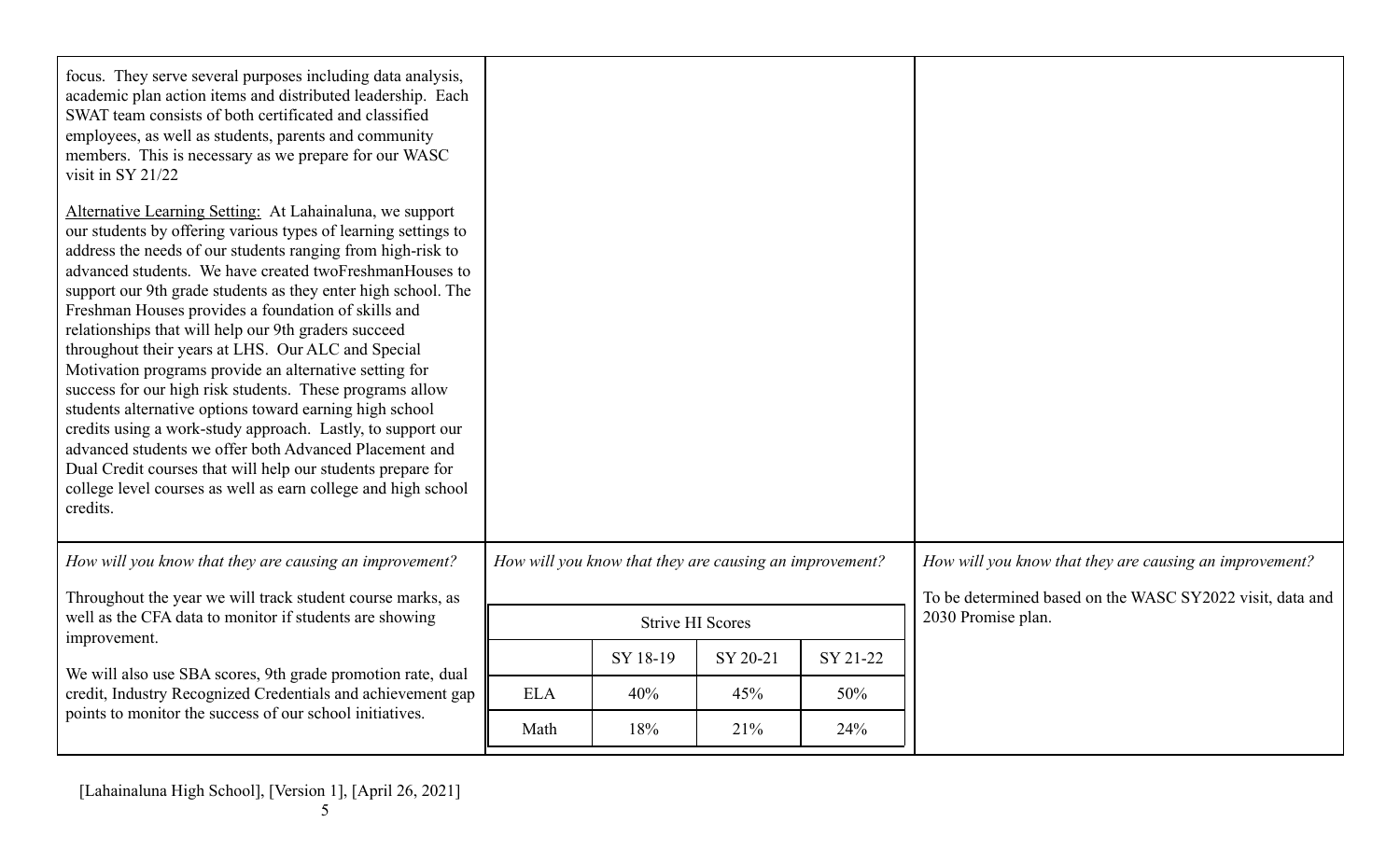| Science     | 21% | 24%                                                                                                               | 27% |
|-------------|-----|-------------------------------------------------------------------------------------------------------------------|-----|
| monitoring. |     | Lahainaluna High School will track student data using<br>Ready Universal screener three times a year and progress |     |

## **Innovation in Support of the Core: School Design and Student Voice**

*FOCUS ON SY 2021-2022:* Crosswalk enabling activities, measurable outcomes, and budget outlay and monitoring.

| <b>Baseline Measurements</b>                                                                                                  | <b>Formative Measures</b>                                                                                                                           |         |          | <b>Summative Goals</b> |          |  |
|-------------------------------------------------------------------------------------------------------------------------------|-----------------------------------------------------------------------------------------------------------------------------------------------------|---------|----------|------------------------|----------|--|
| 5% increase in Language Arts - current 40%<br>3% increase in Math - current 18%<br>$3\%$ increase in Science - current $21\%$ | <b>Teacher created Common Formative Assessments</b><br>Quarterly Data Updates - D/F List, iReady,<br>Strive HI Scores<br>Freshman House SMART Goals |         |          |                        |          |  |
|                                                                                                                               | • 9th grade grade retention rate<br>• 9th grade discipline referrals                                                                                |         | SY 18-19 | SY 20-21               | SY 21-22 |  |
|                                                                                                                               | attendance<br>$\bullet$                                                                                                                             |         |          | 45%                    | 50%      |  |
|                                                                                                                               | SPED/ELL academic data<br>Infinite Campus (IC) Reports                                                                                              | Math    | 18%      | 21%                    | 24%      |  |
|                                                                                                                               | StriveHI data<br>Administration walkthroughs with feedback                                                                                          | Science | 21%      | 24%                    | 27%      |  |

**Student Outcomes (SY 2021-2022)**

| Measurable Outcome(s) | <b>Enabling Activity</b> | <b>Duration</b>           | Source of           | <b>School Monitoring</b> | <b>Frequency</b>             | <b>Complex Monitoring Activity</b> |
|-----------------------|--------------------------|---------------------------|---------------------|--------------------------|------------------------------|------------------------------------|
|                       |                          | Fall, Spring,<br>Yearlong | Funds<br>Program ID | <b>Activity</b>          | Quarter, Semester,<br>Annual | (to be completed by CAS)           |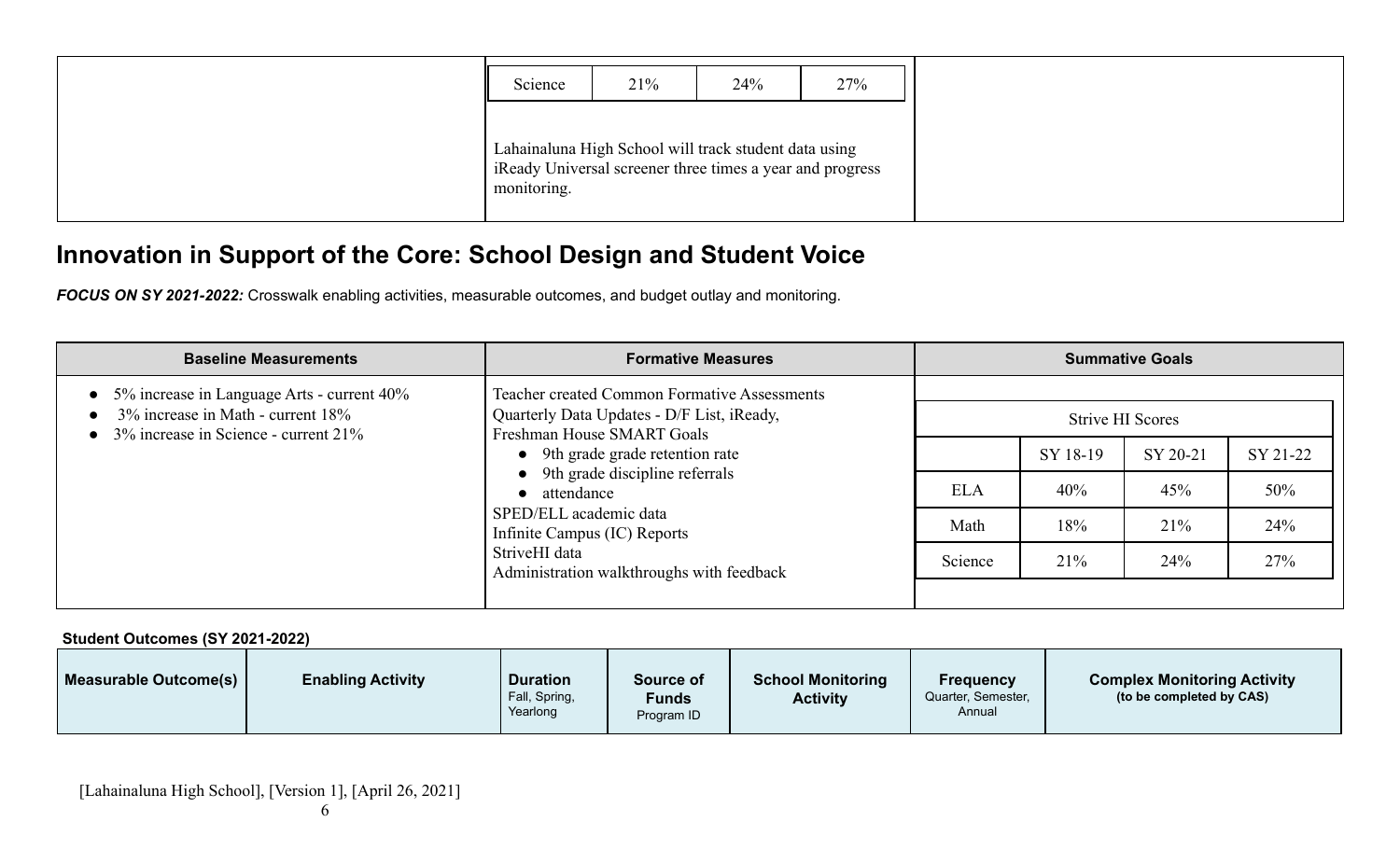| StriveHI ELA scores will  | <b>RTI</b><br>$\bullet$                    | Yearlong | WSF, Title I, | <b>Quarterly Data Analysis</b> | Quarterly |  |
|---------------------------|--------------------------------------------|----------|---------------|--------------------------------|-----------|--|
| increase by 5%            | Teachers to implement<br>$\bigcirc$        |          | CTE/Perkins   | and checkpoints                |           |  |
|                           | strategies from Solution                   |          |               | <b>Quarterly Grades</b>        |           |  |
| StriveHI Math scores will | Tree                                       |          |               |                                |           |  |
| increase by 3%            | Nalu Tutoring (online)<br>$\circ$          |          |               | CFA and RTI data               |           |  |
|                           | After School Tutoring PPTs<br>$\bigcirc$   |          |               | collection                     |           |  |
|                           |                                            |          |               |                                |           |  |
|                           | Students will experience a                 |          |               | PBL projects                   |           |  |
|                           | rigorous and well-rounded                  |          |               | <b>Student Showcase</b>        |           |  |
|                           | standards-based education that             |          |               |                                |           |  |
|                           | covers a variety of the academic           |          |               | <b>ALC</b>                     |           |  |
|                           | areas through Project-Based                |          |               | <b>Department Meeting</b>      |           |  |
|                           | Learning.                                  |          |               | Pacing Guides, Minutes         |           |  |
|                           | o Re-Implementation of                     |          |               | and Agenda                     |           |  |
|                           | Senior Projects and                        |          |               |                                |           |  |
|                           | continuation of PBAs                       |          |               | iReady scores                  |           |  |
|                           |                                            |          |               |                                |           |  |
|                           | Creating and analyzing course              |          |               | <b>Parent Informational</b>    |           |  |
|                           | specific common formative                  |          |               | meetings: Transition,          |           |  |
|                           | assessments to be used as a tool           |          |               | student academic plans,        |           |  |
|                           | to drive instruction and guide             |          |               | student orientation.           |           |  |
|                           | response to intervention                   |          |               |                                |           |  |
|                           | lessons.                                   |          |               | Published Scope and            |           |  |
|                           |                                            |          |               | Sequence charts                |           |  |
|                           | Teachers to develop and use                |          |               | highlighting learning          |           |  |
|                           | Pacing Guides and Scope and                |          |               | trajectory through             |           |  |
|                           | Sequence that are aligned to the           |          |               | English 9-12                   |           |  |
|                           | Common Core State Standards.               |          |               |                                |           |  |
|                           |                                            |          |               | Early College offerings        |           |  |
|                           | Introduce industry recognized<br>$\bullet$ |          |               |                                |           |  |
|                           | credentials & early college                |          |               | Offer industry                 |           |  |
|                           | courses in CTE.                            |          |               | recognized credentials         |           |  |
|                           |                                            |          |               | for CTE pathways               |           |  |
|                           | Virtual elective courses<br>$\bullet$      |          |               |                                |           |  |
|                           |                                            |          |               |                                |           |  |
|                           |                                            |          |               |                                |           |  |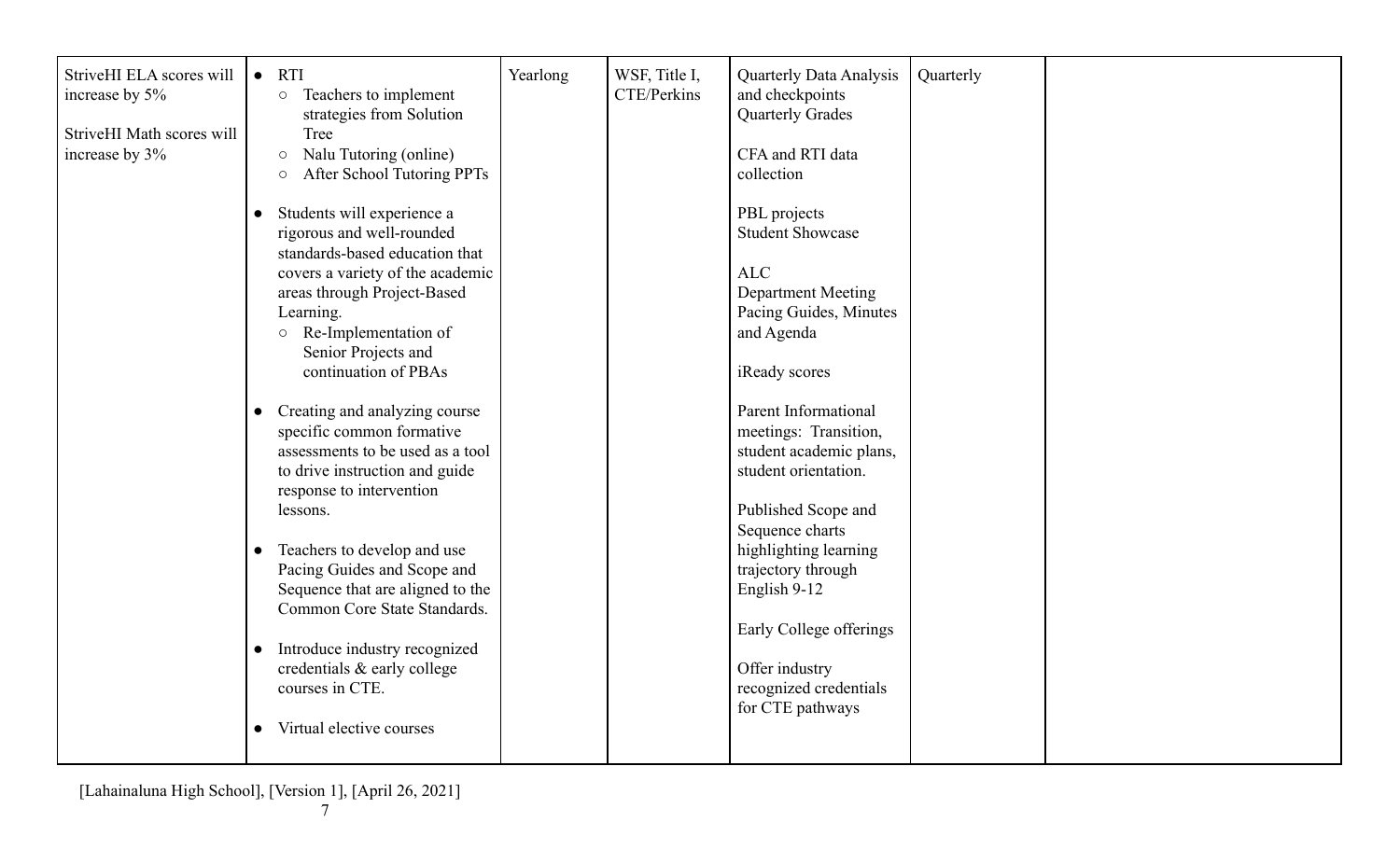|                                                       | $\bullet$ 1:1 Technology                                                                                                                                                                                                                                                                                                                                                                                                                                                                                                                                                                                                                           |              | <b>Teacher Peer</b><br>Observation / Project<br>Tunings<br>Technology plan<br>Stipend for department<br>articulation/planning<br>outside of the school<br>day.                                                                                                                                               |  |
|-------------------------------------------------------|----------------------------------------------------------------------------------------------------------------------------------------------------------------------------------------------------------------------------------------------------------------------------------------------------------------------------------------------------------------------------------------------------------------------------------------------------------------------------------------------------------------------------------------------------------------------------------------------------------------------------------------------------|--------------|--------------------------------------------------------------------------------------------------------------------------------------------------------------------------------------------------------------------------------------------------------------------------------------------------------------|--|
| <b>StriveHI</b> Science scores<br>will increase by 3% | Teachers to develop and use<br>$\bullet$<br>Pacing Guides and Scope and<br>Sequence that are aligned to the<br><b>Next Generation Science</b><br>Standards (NGSS)standards<br>$\bullet$ 1:1 Technology<br>Students will experience a<br>rigorous and well-rounded<br>standards-based education<br>that covers a variety of the<br>academic areas through<br>Laboratory experiences and<br>online curriculum<br>opportunities<br>-utilization of Labster and<br>sepup online learning<br>platforms<br>Creating and analyzing course<br>$\bullet$<br>specific common formative<br>assessments to be used as a tool<br>to drive instruction and guide | WSF, Title I | Stipend for department<br>articulation/planning<br>outside of the school<br>day.<br>Department Meeting<br>Pacing Guides, Minutes<br>and Agenda<br><b>Teacher Peer</b><br>Observation / Project<br>Tunings<br>Technology plan<br><b>Quarterly Data Analysis</b><br>and checkpoints<br><b>Quarterly Grades</b> |  |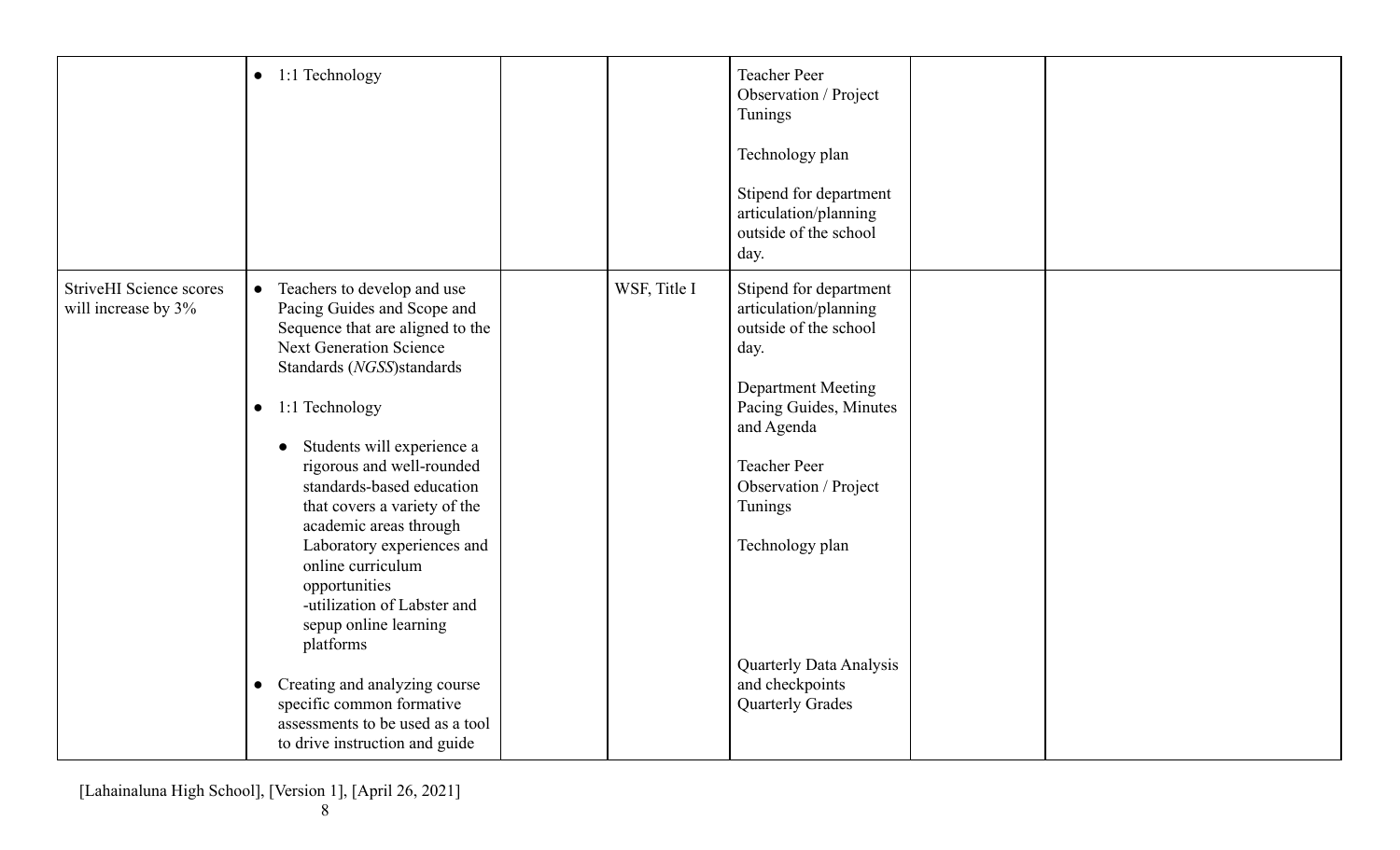|                                                                              | response to intervention<br>lessons.<br>Classes will provide<br>$\bullet$<br>experiences and lectures that<br>are connected to the field in<br>which they are learning through<br>hands-on activities and/or guest<br>lecture experiences.<br>Whenever possible laboratory<br>exercises and/or hands on<br>activities will be the driving force<br>of learning the NGSS standards for<br>Chemistry, Biology, Physics and<br><b>Physical Science</b> |          |                           | guest lectures/lab<br>experiences                                                                                                                                                                          |          |  |
|------------------------------------------------------------------------------|-----------------------------------------------------------------------------------------------------------------------------------------------------------------------------------------------------------------------------------------------------------------------------------------------------------------------------------------------------------------------------------------------------------------------------------------------------|----------|---------------------------|------------------------------------------------------------------------------------------------------------------------------------------------------------------------------------------------------------|----------|--|
| Support students using<br>Social and emotional<br>learning (SEL) Strategies. | Student council activities,<br>efforts, messages<br>Homecoming, Open House,<br>Student Showcase, Grade level<br>instagram accounts, Boarders<br>instagram account<br>Planned out Social Media<br>Maintaining clubs<br>SEL activities through Po'okela<br>Na Hopena A'o                                                                                                                                                                              | Yearlong | WSF, Title I              | School Calendar<br>Perceptual Surveys<br>(schoolwide and<br>individual classroom)<br>Anticipatory Sets, Bell<br>ringer activities, Exit<br>Passes<br>Po'okela curriculum<br>development<br>Panorama Survey | Yearlong |  |
| Support students'<br>interests toward their                                  | Allow students voice through<br>surveys, class and/or senior                                                                                                                                                                                                                                                                                                                                                                                        | Yearlong | <b>WSF</b><br>CTE/Perkins | Quarterly/Period Data<br>Analysis and                                                                                                                                                                      | Semester |  |

[Lahainaluna High School], [Version 1], [April 26, 2021]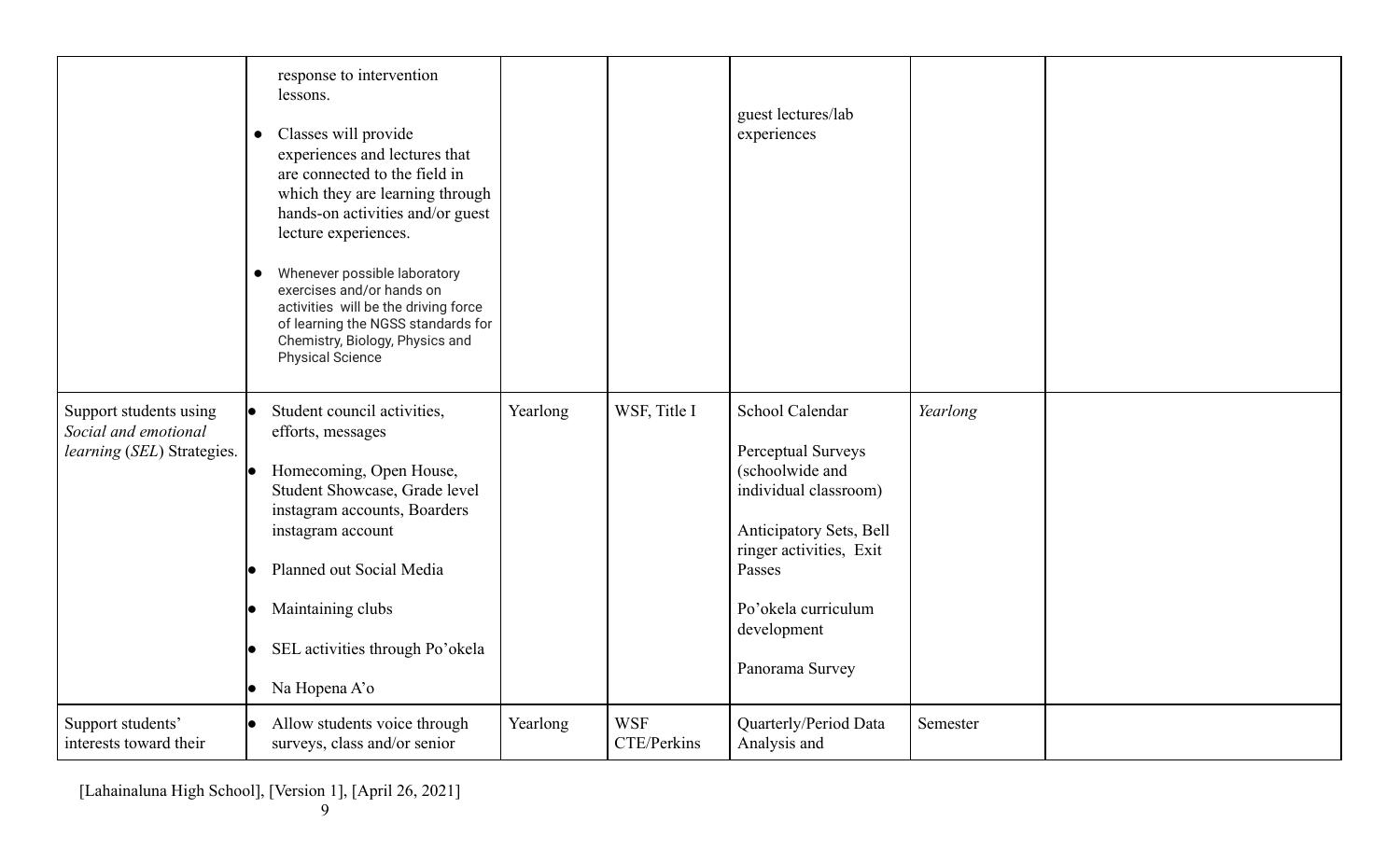| future occupational and<br>academic goals. | projects, CTE projects and PBAs    |  | Title I       | checkpoints (during and<br>at the end of each |  |
|--------------------------------------------|------------------------------------|--|---------------|-----------------------------------------------|--|
|                                            | College/Career planning            |  | period block) |                                               |  |
|                                            | parent/student meetings ongoing    |  |               |                                               |  |
|                                            | and active.                        |  |               | Partnership with                              |  |
|                                            |                                    |  |               | College, Acquisition of                       |  |
|                                            | Create Associates Degree -         |  |               | course offerings.                             |  |
|                                            | Liberal Arts Pathway               |  |               |                                               |  |
|                                            |                                    |  |               | <b>Student Showcase</b>                       |  |
|                                            | Leadership Academy for 11th        |  |               | participation, sign-up                        |  |
|                                            | grade and 12th grade boarders      |  |               | sheet                                         |  |
|                                            | Student showcases will be held     |  |               |                                               |  |
|                                            | twice a year as a platform for our |  |               | Project presentation<br>schedule              |  |
|                                            | students to celebrate and share    |  |               |                                               |  |
|                                            | what they have been learning in    |  |               | CTE completion                                |  |
|                                            | the classroom.                     |  |               | percentage                                    |  |
|                                            |                                    |  |               |                                               |  |
|                                            | Career & Technical Student         |  |               | Internship list, Sign Up                      |  |
|                                            | Organizations (CTSO)               |  |               | Sheet, List of Act 242                        |  |
|                                            | competitions                       |  |               | (workplace verification)                      |  |
|                                            |                                    |  |               | Work Based Learning                           |  |
|                                            | Increase internships within the    |  |               | forms                                         |  |
|                                            | community.                         |  |               |                                               |  |
|                                            | <b>Alternative Learning Center</b> |  |               |                                               |  |
|                                            |                                    |  |               |                                               |  |
|                                            | Credit Recovery/Special            |  |               |                                               |  |
|                                            | <b>Motivations Class</b>           |  |               |                                               |  |
|                                            |                                    |  |               |                                               |  |

**Staff Outcomes (SY 2020-21)**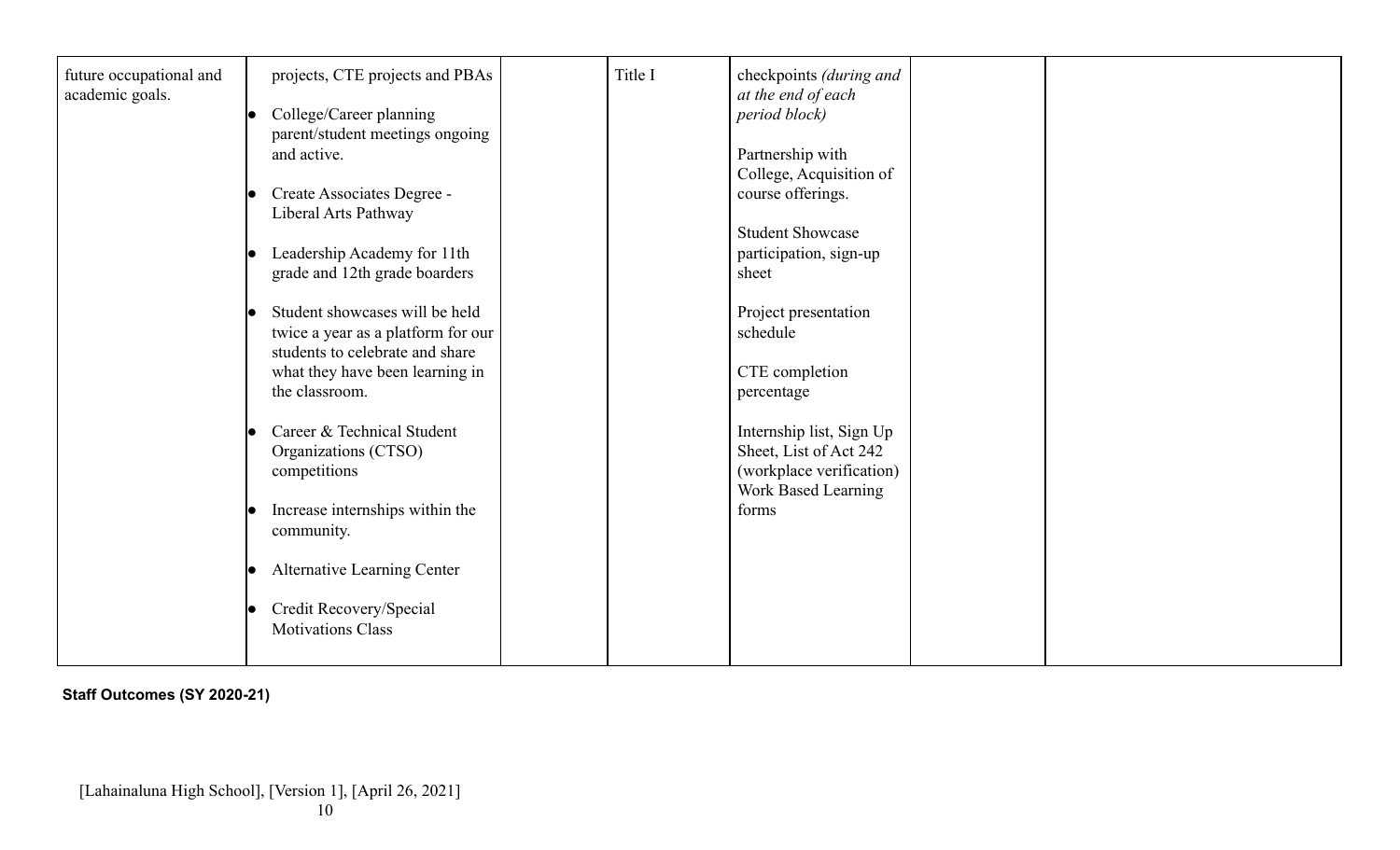| <b>Measurable Outcome(s)</b>                                                                     | <b>Enabling Activity</b>                                                                                                                                                                                                                                                                                  | <b>Duration</b><br>Fall, Spring,<br>Yearlong | Source of<br><b>Funds</b><br>Program ID | <b>School Monitoring</b><br><b>Activity</b>                                                                                                                                                                                                                                                                                   | <b>Frequency</b><br>Quarter, Semester,<br>Annual | <b>Complex Monitoring Activity</b><br>(to be completed by CAS)       |
|--------------------------------------------------------------------------------------------------|-----------------------------------------------------------------------------------------------------------------------------------------------------------------------------------------------------------------------------------------------------------------------------------------------------------|----------------------------------------------|-----------------------------------------|-------------------------------------------------------------------------------------------------------------------------------------------------------------------------------------------------------------------------------------------------------------------------------------------------------------------------------|--------------------------------------------------|----------------------------------------------------------------------|
| All teachers will have a<br>completed Pacing guide<br>and Standards Based<br>Scope and Sequence. | Provide teachers with<br>professional development on<br>how to properly complete a<br>standards based scope and<br>sequence.<br>Provide teachers with<br>professional development on<br>how to properly complete a<br>pacing guide.<br>Embed Na Hopena A'o into<br>curriculum<br>School Design Task Force | Yearlong                                     | <b>WSF</b><br><b>CTE</b><br>Title I     | Scope and Sequence Sheet<br>Pacing guide format<br><b>Department Meeting</b><br>Agendas and minutes<br>Professional development<br>sign in sheets<br>Quarterly/Period progress<br>monitoring / updates<br>Parent and community<br>engagement materials<br>related to information of<br>school wide goals and<br>school design | Quarterly                                        |                                                                      |
| All teachers will have<br>completed academic<br>Response To Intervention<br>(RTI) training.      | Provide teachers with<br>$\bullet$<br>professional development on<br>RTI.<br>Time for peer observations will<br>$\bullet$<br>be embedded into the school<br>day.                                                                                                                                          | Yearlong                                     | <b>WSF</b><br>Title 1                   | Teacher or Department RTI<br>Plan<br><b>Department Meeting</b><br>Agendas and minutes<br>Professional development<br>sign in sheets<br>Peer observation schedule<br>and reflection sheets                                                                                                                                     | Quarterly                                        | Na Hopena A'o Activities<br><b>Peer Observation Reflection Sheet</b> |